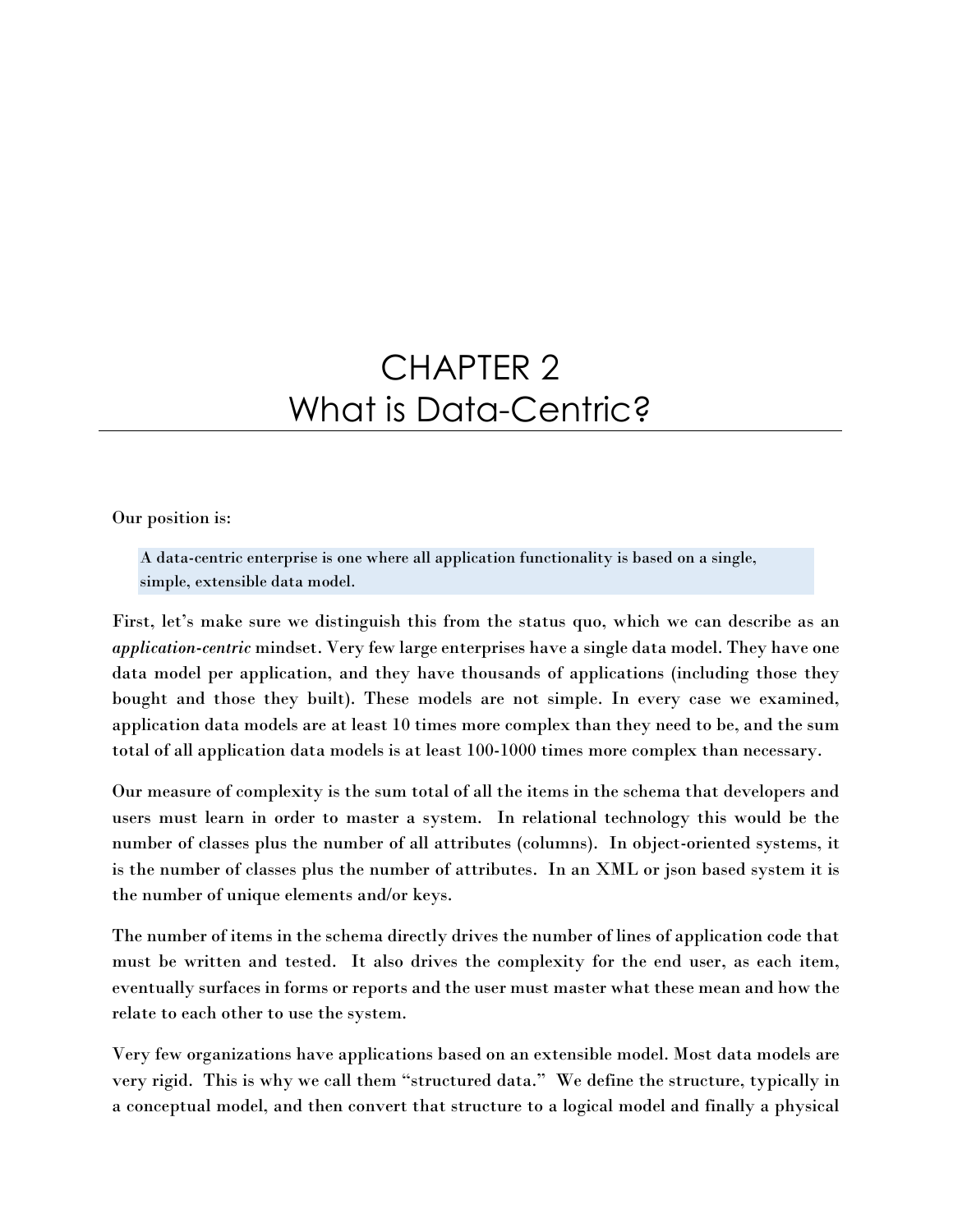(database specific) model. All code is written to the model. As a result, extending the model is a big deal. You go back to the conceptual model, make the change, then do a bunch of impact analysis to figure out how much code must change.

An extensible model, by contrast is one that is designed and implemented such that changes can be added to the model even while the application is in use. Later in this book and especially in the two companion books we get into a lot more detail on the techniques that need to be in place to make this possible.

In the data-centric world we are talking about a data model that is primarily about what the data means (that is, the semantics). It is only secondarily, and sometimes locally, about the structure, constraints, and validation to be performed on the data.

Many people think that a model of meaning is "merely" a conceptual model that must be translated into a "logical" model, and finally into a "physical" model, before it can be implemented. Many people think a conceptual model lacks the requisite detail and/or fidelity to support implementation. What we have found over the last decade of implementing these systems is that done well, the semantic (conceptual) data model can be put directly into production. And that it contains all the requisite detail to support the business requirements.

And let's be clear, being data-centric is a matter of degree. It is not binary. A firm is datacentric to the extent (or to the percentage) its application landscape adheres to this goal.

# DATA-CENTRIC VS. DATA-DRIVEN

Many firms claim to be, and many firms are, "data-driven." This is not quite the same thing as data-centric. "Data-driven" refers more to the place of data in decision processes. A nondata-driven company relies on human judgement as the justification for decisions. A datadriven company relies on evidence from data.

Data-driven is not the opposite of data-centric. In fact, they are quite compatible, but merely being data-driven does not ensure that you are data-centric. You could drive all your decisions from data sets and still have thousands of non-integrated data sets.

Our position is that data-driven is a valid aspiration, though data-driven does not imply datacentric. Data-driven would benefit greatly from being data-centric as the simplicity and ease of integration make being data-driven easier and more effective.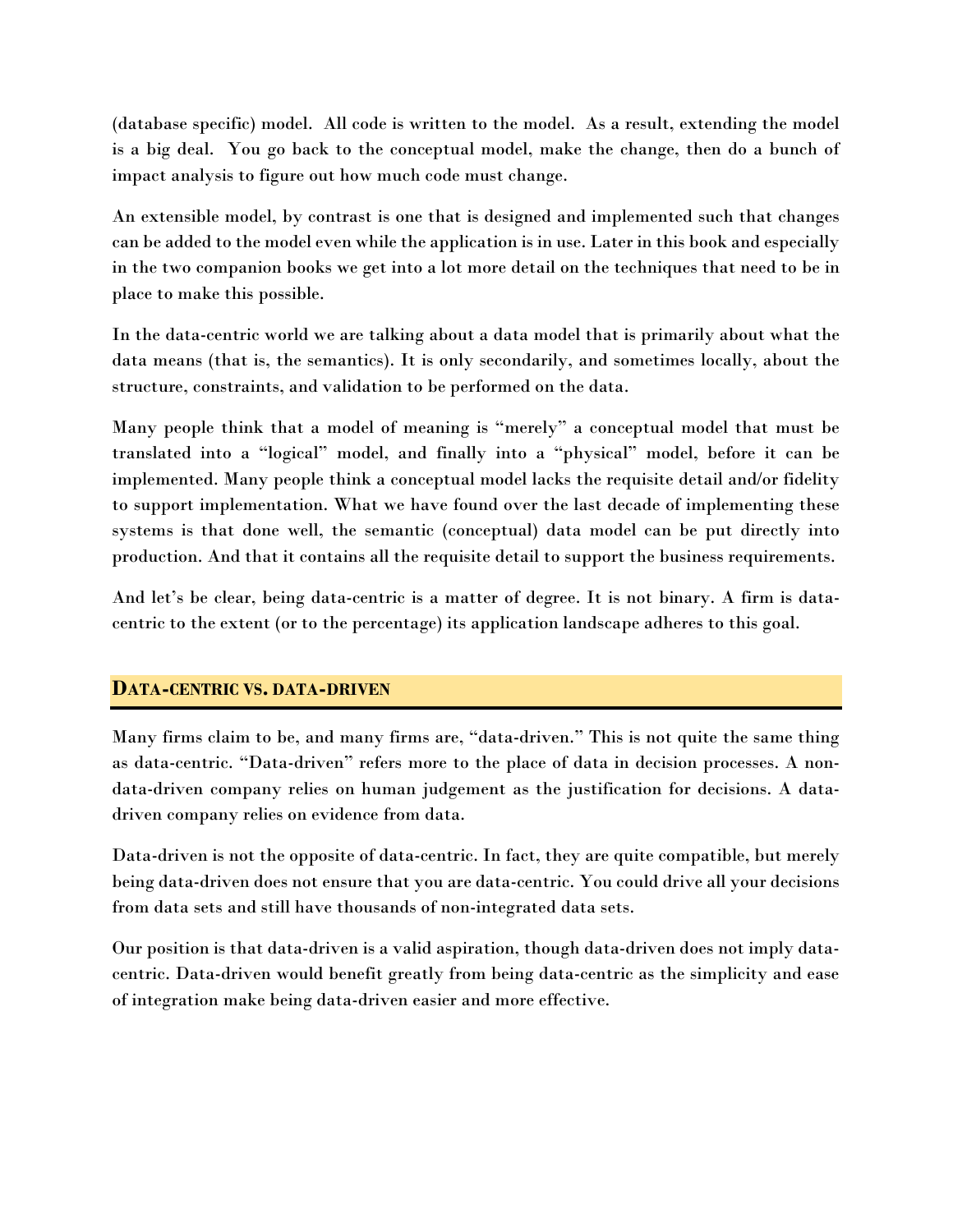#### WE NEED OUR APPLICATIONS TO BE EPHEMERAL

The first corollary to the data-centric position is that applications are ephemeral, and data is the important and enduring asset. Again, this is the opposite of the current status quo. In traditional development, every time you implement a new application, you convert the data to the new applications representation. These application systems are very large capital projects. This causes people to think of them like more traditional capital projects (factories, office buildings, and the like). When you invest \$100 Million in a new ERP or CRM system, you are not inclined to think of it as throwaway. But you should. Well, really you shouldn't be spending that kind of money on application systems, but given that you already have, it is time to reframe this as sunk cost.

One of the ways application systems have become entrenched is through the application's relation to the data it manages. The application becomes the gatekeeper to the data. The data is a second-class citizen, and the application is the main thing. In data-centric, the data is permanent and enduring, and applications can come and go.

#### DATA-CENTRIC IS DESIGNED WITH DATA SHARING IN MIND

The second corollary to the data-centric position is default sharing. The default position for application-centric systems is to assume local self-sufficiency. Most relational database systems base their integrity management on having required foreign key constraints. That is, an ordering system requires that all orders be from valid customers. The way they manage this is to have a local table of valid customers. This is not sharing information. This is local hoarding, made possible by copying customer data from somewhere else. And this copying process is an ongoing systems integration tax. If they were really sharing information, they would just refer to the customers as they existed in another system. Some API-based systems get part of the way there, but there is still tight coupling between the ordering system and the customer system that is hosting the API. This is an improvement but hardly the end game.

As we will see later in this book, it is now possible to have a single instantiation of each of your key data types—not a "golden source" that is copied and restructured to the various application consumers, but a single copy that can be used in place.

#### IS DATA-CENTRIC EVEN POSSIBLE?

Most experienced developers, after reading the above, will explain to you why this is impossible. Based on their experience, it is impossible. Most of them have grown up with traditional development approaches. They have learned how to build traditional standalone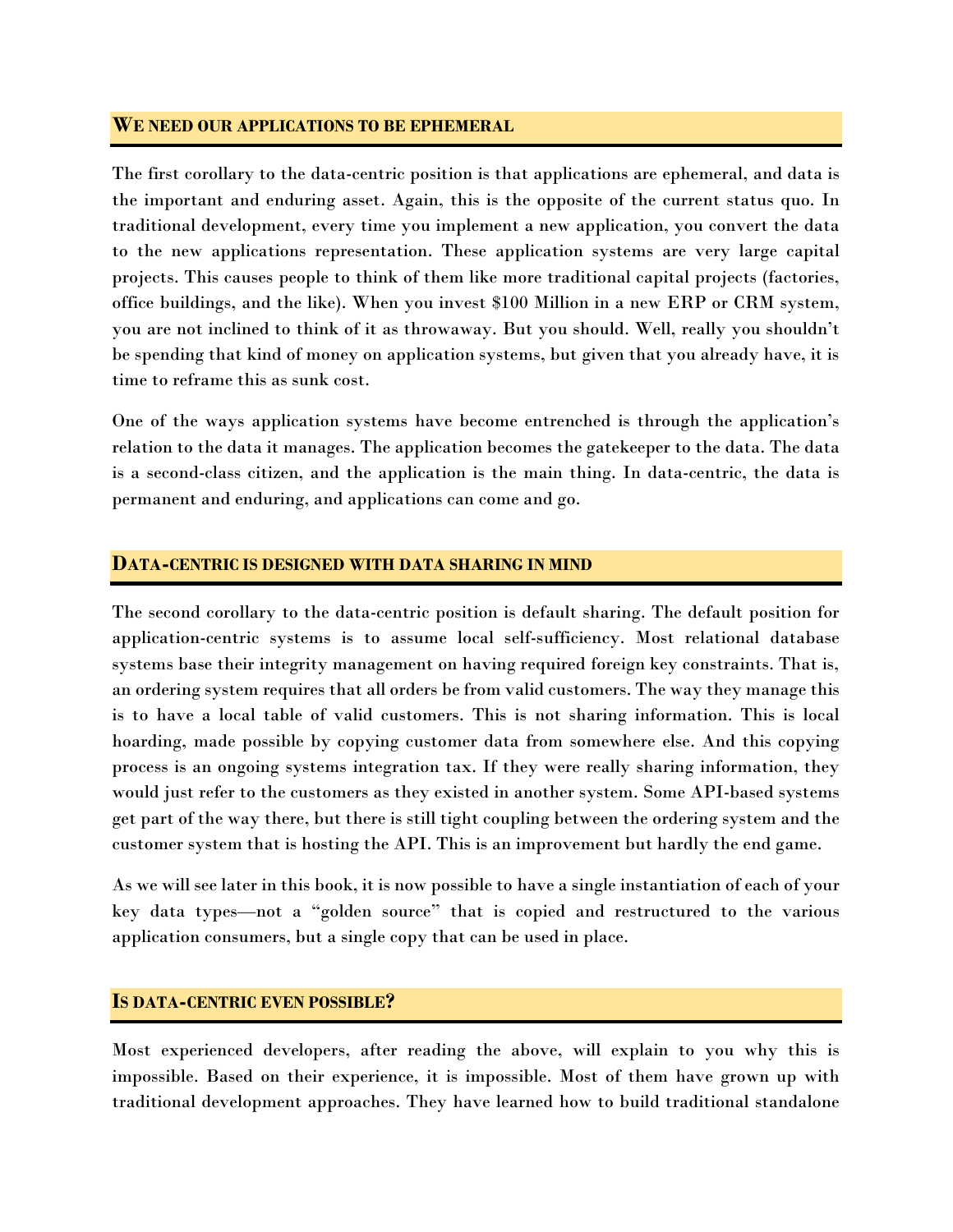applications. They know how applications based on relational systems work. They will use this experience to explain to you why this is impossible. They will tell you they tried this before, and it didn't work.

Further, they have no idea how a much simpler model could recreate all the distinctions needed in a complex business application. There is no such thing as an extensible data model in traditional practice.

You need to be sympathetic and recognize that based on their experience, extensive though it might be, they are right. As far as they are concerned, it is impossible.

But someone's opinion that something is impossible is not the same as it not being possible. In the late 1400s, most Europeans thought that the world was flat and sailing west to get to the far east was futile. In a similar vein, in 1900 most people were convinced that heavier than air flight was impossible.

The advantage we have relative to the pre-Columbians, and the pre-Wrights is that we are already post-Columbus and post-Wrights. These ideas are both theoretically correct and have already been proved.

## THE DATA-CENTRIC VISION

To fix your wagon to something like this, we need to make a few aspects of the end game much clearer. We earlier said the core of this was the idea of a single, simple, extensible data model. Let's drill in on this a bit deeper.

Simple

 $\overline{a}$ 

Everything should be made as simple as possible, but not simpler.<sup>1</sup>

Albert Einstein

We have observed that most enterprises have at their core a conceptual model that consists of a few hundred concepts. By concepts we mean the sum total of the classes (e.g., tables and entitles) plus the properties (e.g., columns and attributes) . These are the distinctions with which programmers work. Because they are displayed in forms and reports, they are also the distinctions with which end users must deal.

<sup>&</sup>lt;sup>1</sup> This is Roger Sessions "simplification" of Einstein's original "It can scarcely be denied that the supreme goal of all theory is to make the irreducible basic elements as simple and as few as possible without having to surrender the adequate representation of a single datum of experience." From "On the Method of Theoretical Physics," the Herbert Spencer Lecture, Oxford, June 10, 1933.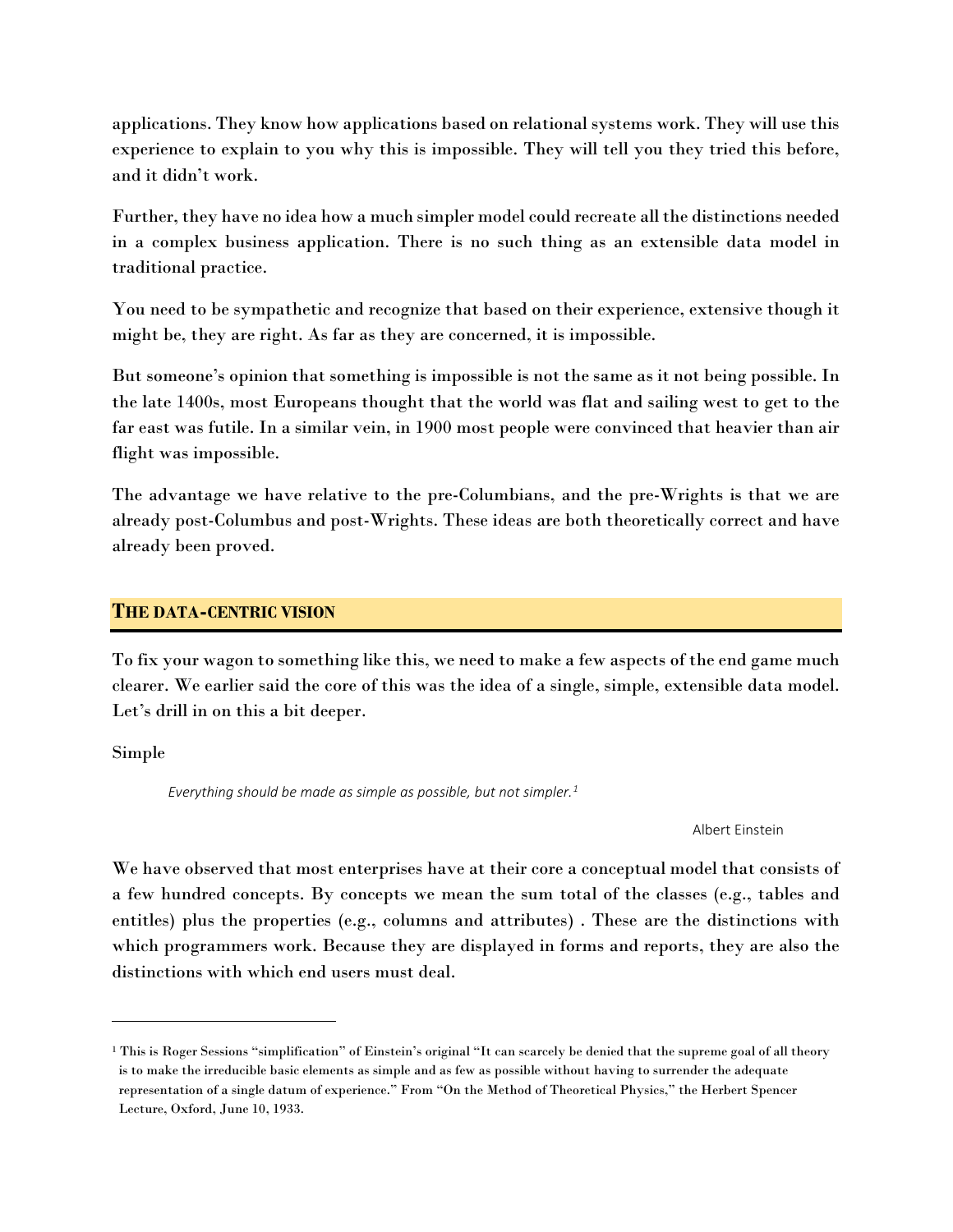Let's put this in contrast to what is typically implemented in a large enterprise. Very few applications have models that are simple. A typical application has thousands of concepts. Some Enterprise Resource Planning systems (ERPs), such as SAP or Oracle's ERPs, have hundreds of thousands of concepts, as do Electronic Medical Record systems (EMRs). Individual systems are already many orders of magnitude more complex than what is needed to manage the entire enterprise. When you combine many of these complex systems together, the sum total is staggeringly complex. We thought we hit a high-water mark when we discovered a firm that had 100 million concepts in their implemented systems, but the early results from another firm predict that they may hit the 1 billion mark. This is 1 billion concepts, not 1 billion records—obviously, they have many billions or trillions of records. But the fact that they have come up with 1 billion ways to type or categorize such records indicates just how far we have come from the ideal.

We were at a client recently, and Jans Aasman made an observation that was so profound, it is still ringing in my ears. Jans is CEO of Franz Inc., $2$  the provider of a leading semantic graph database. Jans has had a front row seat and participated in many projects that ushered in the exact kind of change we're referring to in this book. He said, and I may be paraphrasing a bit:

I was at a prospect firm recently, in the healthcare space. One of their analysts told me in a rather matter of fact way that they had data on patients in over 4,000 tables in their various systems. This is the end result of forty years of relational thinking: it didn't occur to them that this was wrong. This arrangement essentially guarantees that you will never have a unified view of your patient.

Jans Aasman

We outline in this book how to reverse this. One of the key enablers is simplicity.

It is easy to come up with simple models. People do it all the time. However, usually when people oversimplify, the complexity goes somewhere else. Usually that somewhere else is in application code. Another important resting place for complexity is manual procedures. It is possible (and is actually the norm) to construct procedural workarounds to handle the cases not handled by a system. People often build rule-based systems on top of other systems to handle some of the distinctions omitted from the system.

It is possible to make a data model overly complex. It is possible to over simplify it. Is there a goldilocks zone where the model has "just the right" amount of complexity? We are finding that there is such a zone. We are finding it to be far smaller than even we would have thought when we started on this journey over a decade ago. There are techniques, which we will get to

 $\overline{a}$ 

<sup>&</sup>lt;sup>2</sup> http://www.franz.com.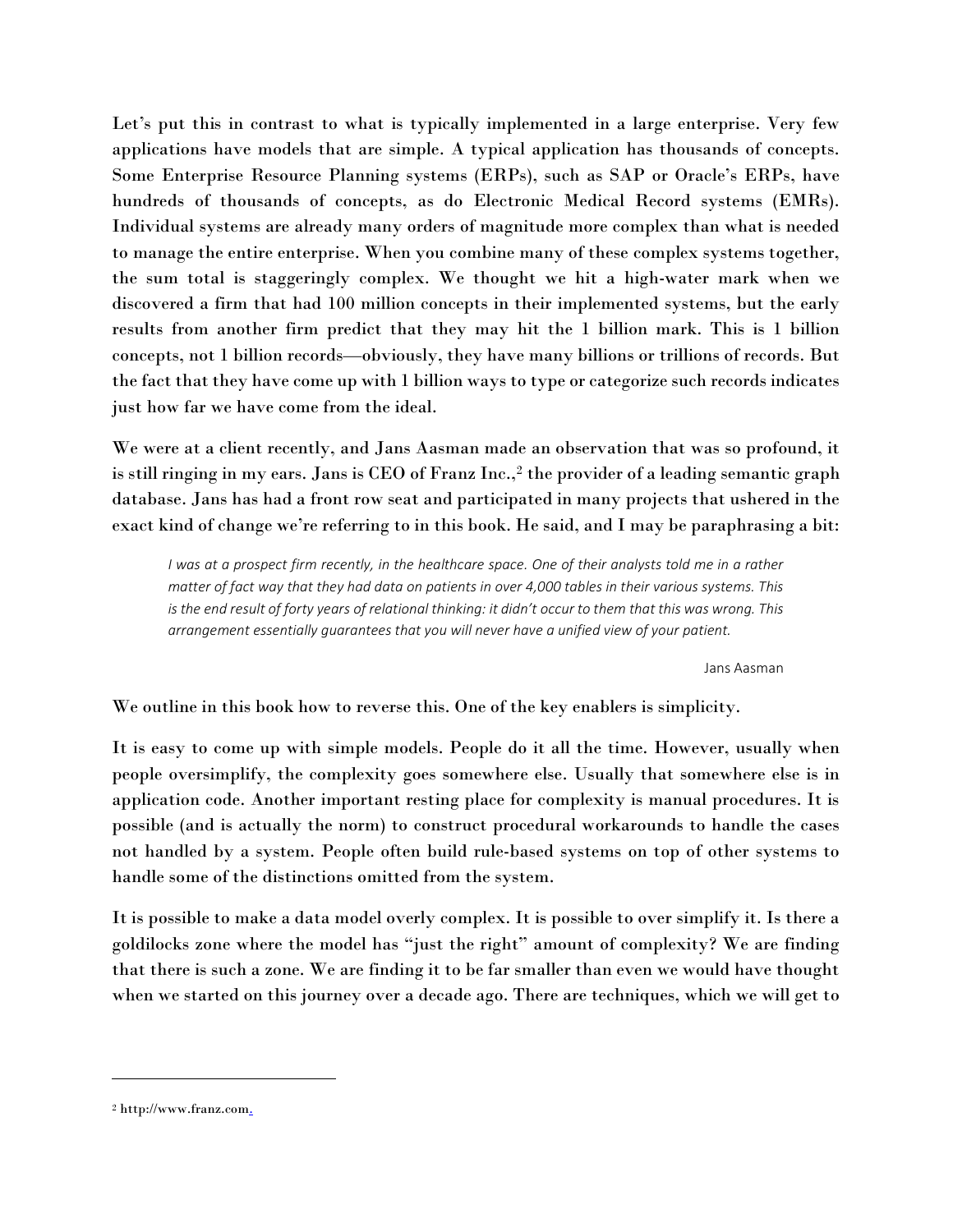later, to keep a lot of the fine-grained distinctions from polluting the design space of your core model.

We have been finding that optimal levels of complexity are in the many hundreds of concepts, 300-500 seeming to be a reasonable target.

The interesting thing from the perspective of human cognition is that there is a real difference between 10,000 concepts and 400 concepts. It takes years, maybe an entire career, to really master 10,000 concepts. But 400 concepts are within reach of most motivated participants. As one of our clients said recently: "This is at a level that a motivated analyst could internalize it over a weekend." This is especially true when half of those 400 concepts are very known and already understood and agreed upon (including the concepts of "Person," "Unit of Measure," and "Geographic Location").

We usually start with a model of an enterprise that consists of a few hundred concepts. From that we specialize a particular subdomain (see extensibility below) for a given application. Our unstated goal is to add fewer than 25% new concepts for each subdomain. What that does is recognize that the sub domain is literally a subdomain and not something entirely new.

An ontology is a conceptual model that captures formal definitions of classes and properties. A formal definition is a machine process-able set of rules that can be used to infer such things as class membership or the existence of property assertions.

In one case, we built a first cut enterprise ontology (a core conceptual model of the firm), which consisted of about 400 concepts. This was a company that made electrical devices. We created a sub domain model for their product catalog, specification, and configuration management. We then converted the data from their existing product catalog to the product ontology. When we went back and reviewed what we had done we noticed that their existing catalog management system (just one of hundreds or thousands of systems they had) had 700 tables and 7000 attributes, or 7,700 concepts in total. The part of their new model that we populated with the data from this system consisted of 46 classes and 36 properties (later in the book we will get to how these kinds of models can have fewer properties than classes, which is literally impossible in traditional systems). The fascinating thing was that as we began building product selection and configuration management systems on this new model, we proved that the new model had not dropped any of the fidelity of the original model. We had all the distinctions with about 1% of the complexity:  $(46+36)/(700+7000)$ .

This is important at two levels:

1. Everything you do with this model (write code against it, write rules in it, use it for big data analytics) is simpler, cheaper, and more reliable.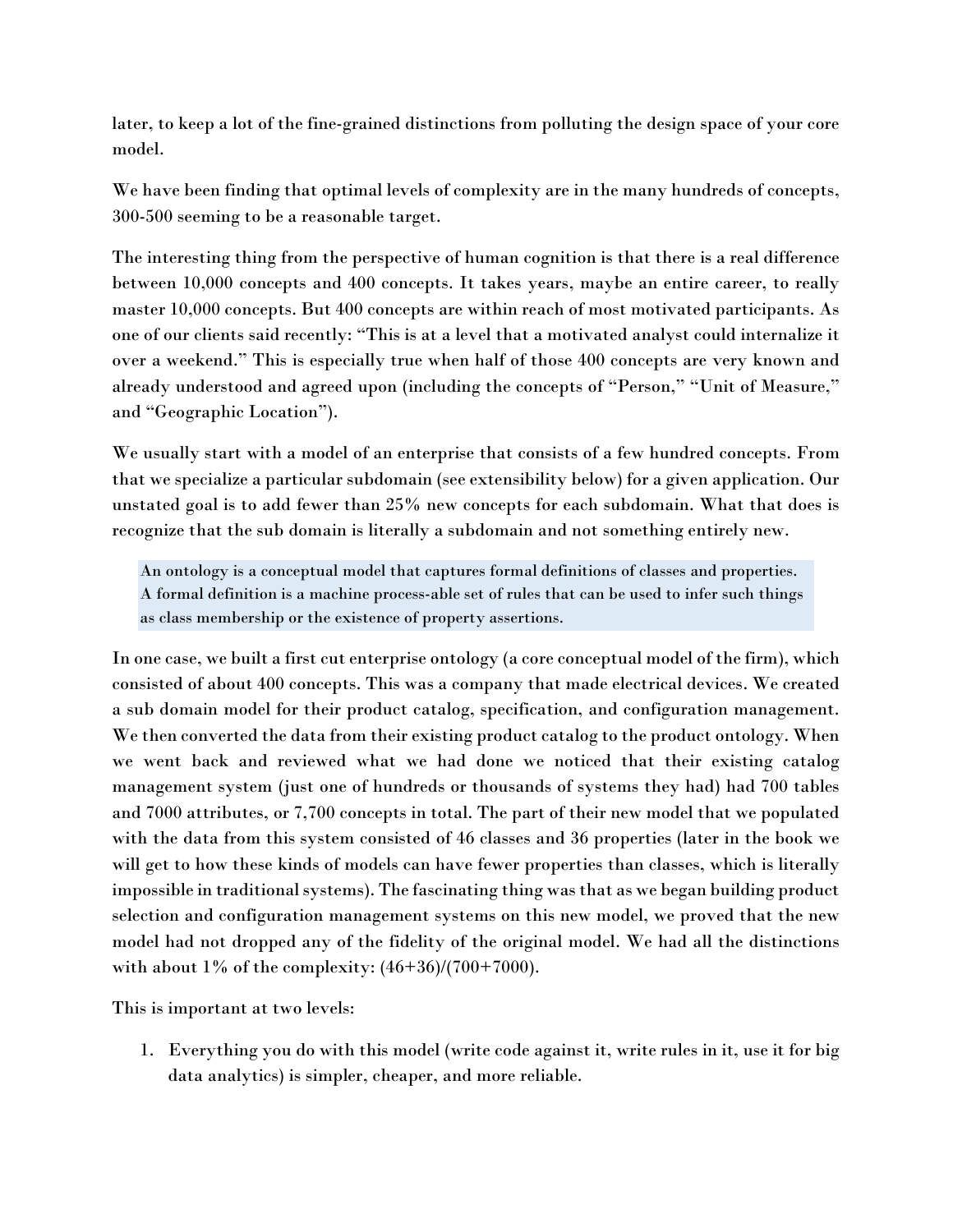2. It shifts dealing with the data from the province of the expert (the person who understands the 7,700 concepts and how they relate to each other) to the true owners and consumers of the data.

## EVOLVE-ABLE

"Extensible" in the definition really plays out two ways: evolvable and specialize-able.

A system is evolvable if it can gracefully adapt. Stuart Brand wrote a charming book called How Buildings Learn,<sup>3</sup> in which he made an observation and built a conceptual model. The observation was that some buildings gracefully change as new tenants change the building for new purposes. And some buildings don't adapt well. He adopted a model called "pace layering" to explain this.



A building is a set of "shells" that want to change at different rates. If the architecture of the building allows them to change independent of each other, the building can evolve.

A data-centric architecture, done well, has these same properties. The foundation of a datacentric architecture is what Marshall Cline and Mike Girou called "Enduring Business Themes." 5 There are core concepts in enterprises that remain stable over decades or longer. If we base our model on these, we have stability. If we layer on the things that change more rapidly over time, and allow them to change without disrupting the core, we can evolve in place.

Imagine an inventory control system. If we decide that we would like to age inventory in the way that accountants age receivables (not completely fabricated; I had a client do this), an

 $\overline{a}$ 

<sup>3</sup> How Buildings Learn, Stuart Brand 1995 https://amzn.to/2vaudlR.

<sup>4</sup> We may want to redraw this picture from https://bit.ly/2V9ABsb.

<sup>5</sup> Enduring Business Themes, Marshall Cline, Mike Girou https://bit.ly/2V7Dwlp.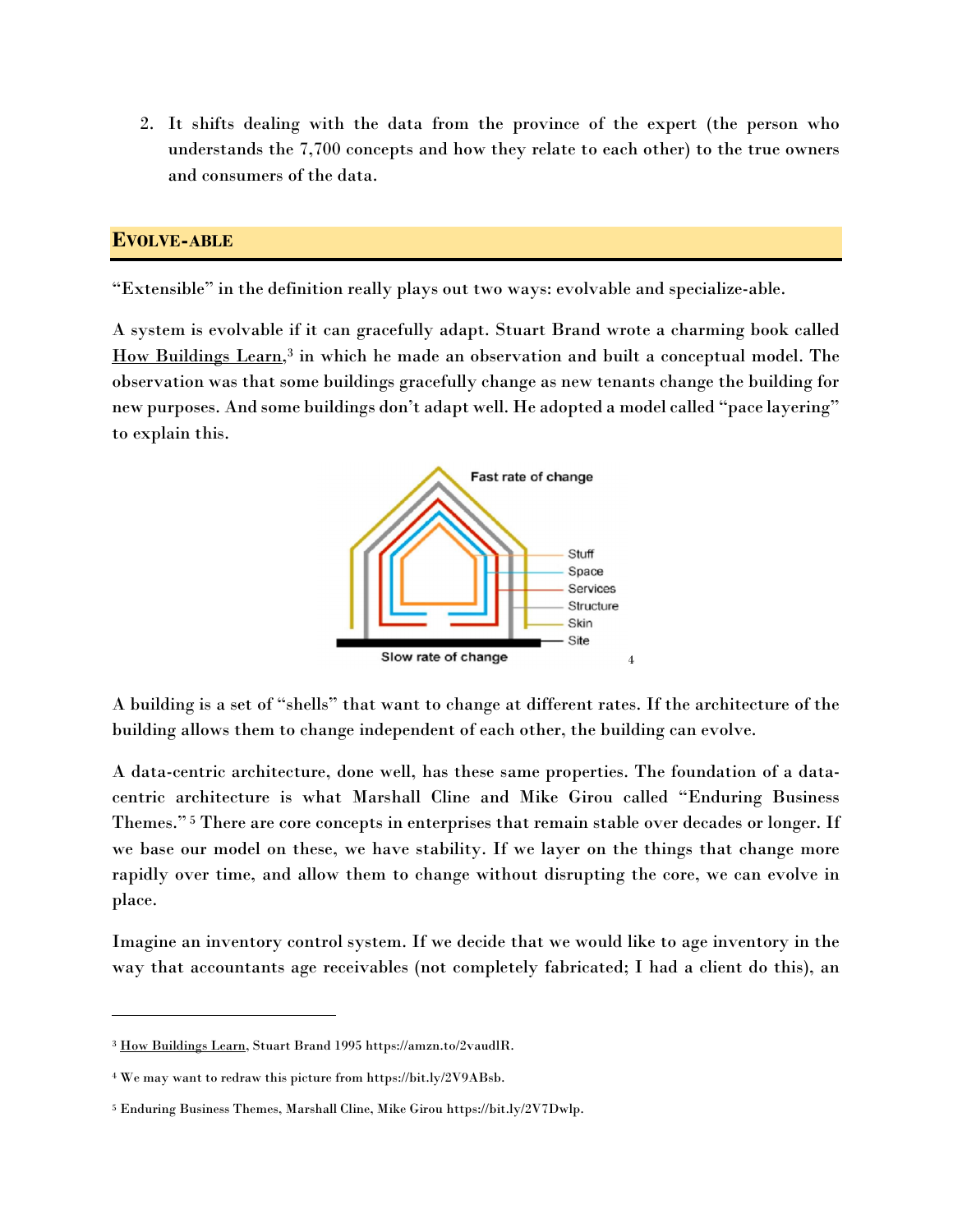evolve-able system would be able to implement this without a major data conversion project (it is harder than it sounds).

## SPECIALIZE-ABLE

Specialize-ability is the other side of the extensibility coin. Not only do we want the model to evolve over time to keep pace with overall demands, we would like it to be locally different.

With traditional approaches, if one department needs some extra features in an application system, they generally have two choices:

- 1. They can convince the rest of the firm to accept the changes to incorporate the features, or
- 2. Build their own system.

Historically there hasn't been a good way to share most of the data and most of the functionality. Object-Oriented design was meant to accomplish this, but in practice it wasn't flexible enough.

Going back to our inventory control example: imagine that one department decided they wanted to store perishable items; produce, for instance. They would like to extend the model to include "good until" dates and perhaps base their cycle counting on this information. But they don't want to re-implement all the ordering, stock keeping, issuing, and receiving functionality.

A system that will allow them to do this is specialize-able. All the core functionality should still work with the produce. We should be able to value all the inventory, regardless.

### SINGLE BUT FEDERATED

In our definition, we said there would be a single data model. There are two qualifications to that. The first is that it may be locally extended, as in the previous example. But what makes it data-centric is that they are extensions off of a core rather than new models.

The other qualification is that while there is a single model, all the data need not be in a single database. For most firms this is impractical. Luckily, it is not necessary to get the data-centric approach to work.

The single core model provides a vocabulary to execute queries. To the extent the specialized models are derivative from the core, then a query using the core vocabulary will pick up the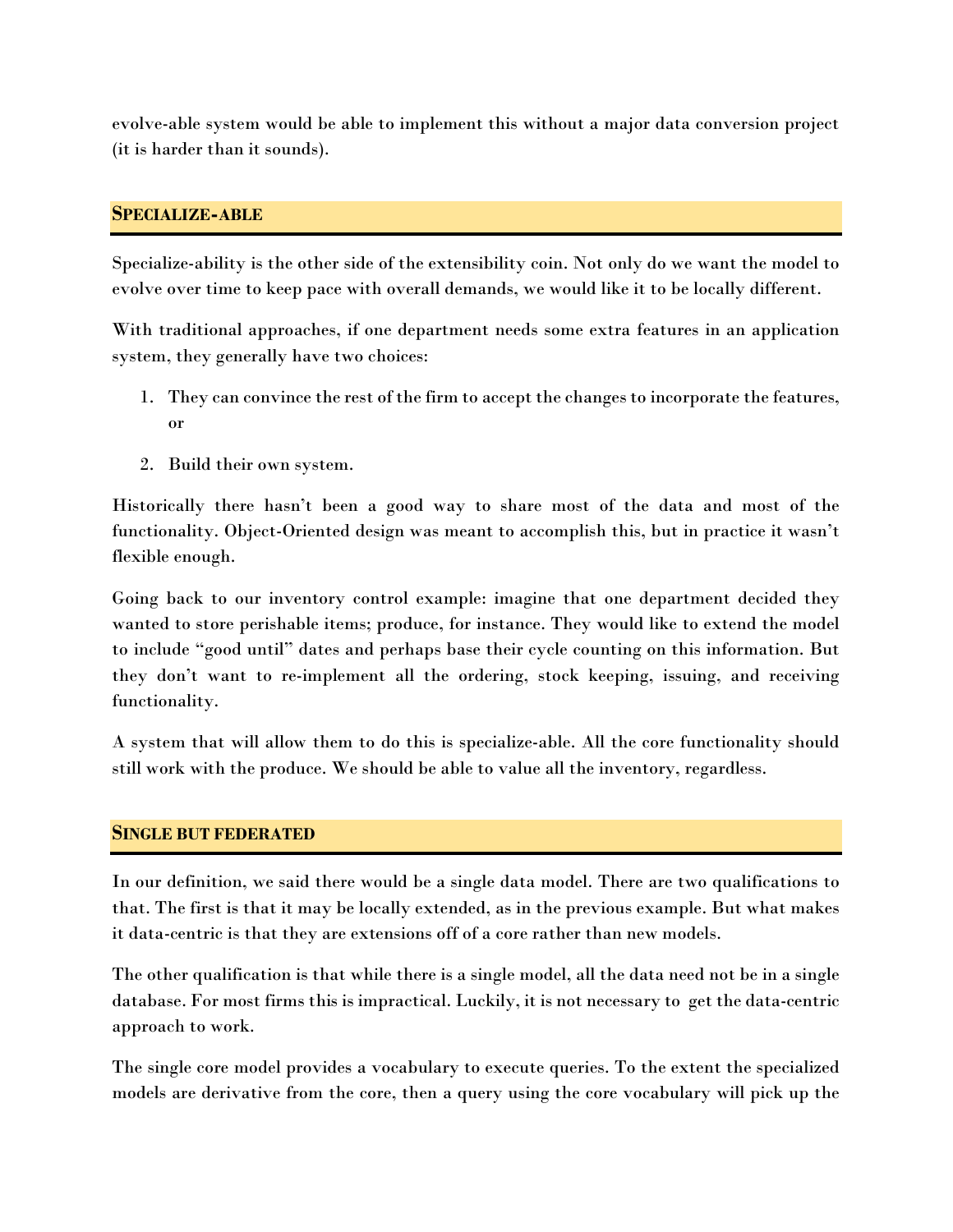specializations. Again, to our inventory example, if we query for inventory, we will get widgets as well as watermelons, even if we didn't know ahead of time what a watermelon was. We will get the "good until date" of the watermelon, even if we didn't ask for it.

There is a second aspect to the implementation of the data-centric approach, which is the ability to federate a query over many repositories or databases. Traditional relational databases have been tuned in such a way that it is very difficult to execute a single query across more than one database. One of the key aspects of a data-centric architecture is its support of federated queries. We will go into this in more detail in The Data-centric Architecture. Briefly, a federated query is one where you write one query, and it is distributed to multiple databases, each of which solves a portion of the problem, and then the results are recombined.

These federated queries can include databases that were loaded directly into the data-centric model, as well as existing legacy databases that have been mapped to the data-centric model.

# ENTERPRISE APP STORE

The data-centric approach makes possible an "enterprise app store." Anyone who has enjoyed the app store (which is to say everyone) might well wonder: "why can't I have this for my enterprise?" The double-barreled short answer is integration and functionality. That is, the end consumer app store "works" because of the low bar on data integration. For the most part there is very little integration between apps, as they are mostly unaware of each other. What little integration exists is done by the user. You might load your contacts into an app, you might build an "IFTTT" (IF This Then That) app to synch up some of your data, but really this is a personal ad hoc bit of integration and not enterprise integration. And the functionality in the app store is pretty lightweight.

You can't really manage inventory, process orders, settle trades, underwrite insurance, adjudicate claims, or any of the many other complex functions that an enterprise routinely performs on a lightweight app store type app.

We believe the application ecosystem of the future will look and act a lot more like the AppStore of today, but there will be two major changes

The first is that in the enterprise app store all the apps will be built to the shared data model. Everything the app knows will come from the data model, and the result of everything the app does will be returned to the shared model. You might have an app that does inventory cycle counting. What it knows about inventory, location, quantity on hand and recent transactions, it gets from the shared model and the data bound to the shared model. The app supplies some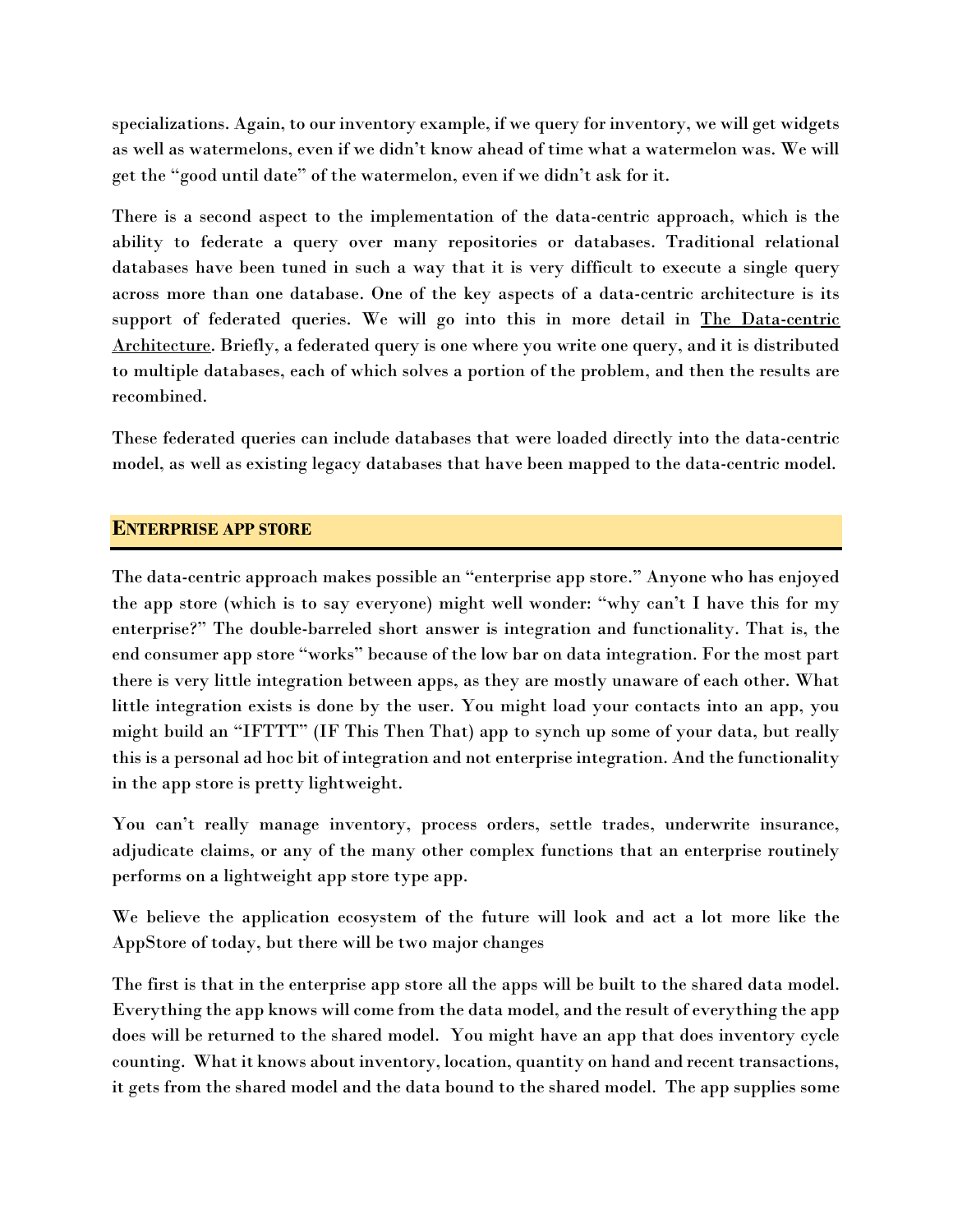algorithms, perhaps to suggest how often to count which items, or maybe one that suggests counting when the system thinks the item is out of stock. This is both the easiest time to count (either there are zero or you find a few) and it is the time to count when it will make the most difference (the difference between having 11 or 12 items on hand doesn't make a lot of difference, but if you discover you have one item on hand when you thought you had zero, you can continue to sell the item.

The important thing is that the results of the count (that it was taken, who took it, what the count was, as well as any adjustments in quantity on hand if there were any) are put back in the shared data, using the shared concepts, in a way that any other application can take advantage of them.

This is a huge difference. It means that if you find or build a better cycle count app, you can just start using it. No data conversion. No other apps that must change. With current technology, usually if you want better cycle counting you end up implementing another giant monolithic application.

The other advantage is not every department has to use the same cycle counting app. Maybe the department with large outdoor inventory wants their counts optimized around travel time. This environment means that everyone doesn't have to use the exact same application, they merely have to conform to the same model and the same rules.

The other thing that will be different between the enterprise app store and the current consumer app store is the economics.

When the app store was launched, many veterans scoffed at the idea of 99 cent applications. It is now an \$80 Billion industry.

The enterprise app store apps will not be 99 cents. In most cases they will have to be bespoke built to the enterprise's core model. So, the universe of buyers will not be large enough for any one to make money at 99 cents.

But we expect that most enterprise app store apps, will be a few pages of code and could be built in a few days. You might have them built by your in-house agile teams, or an industry of firms that are good at making apps and aligning them to your model may spring up. Most enterprises will need several thousand of these apps. If they cost \$1,000 each (which is what I think the market would like settle in to) you would have all the application functionality of your firm built for a few million dollars.

More importantly any one of them could be swapped out for \$1,000 or so.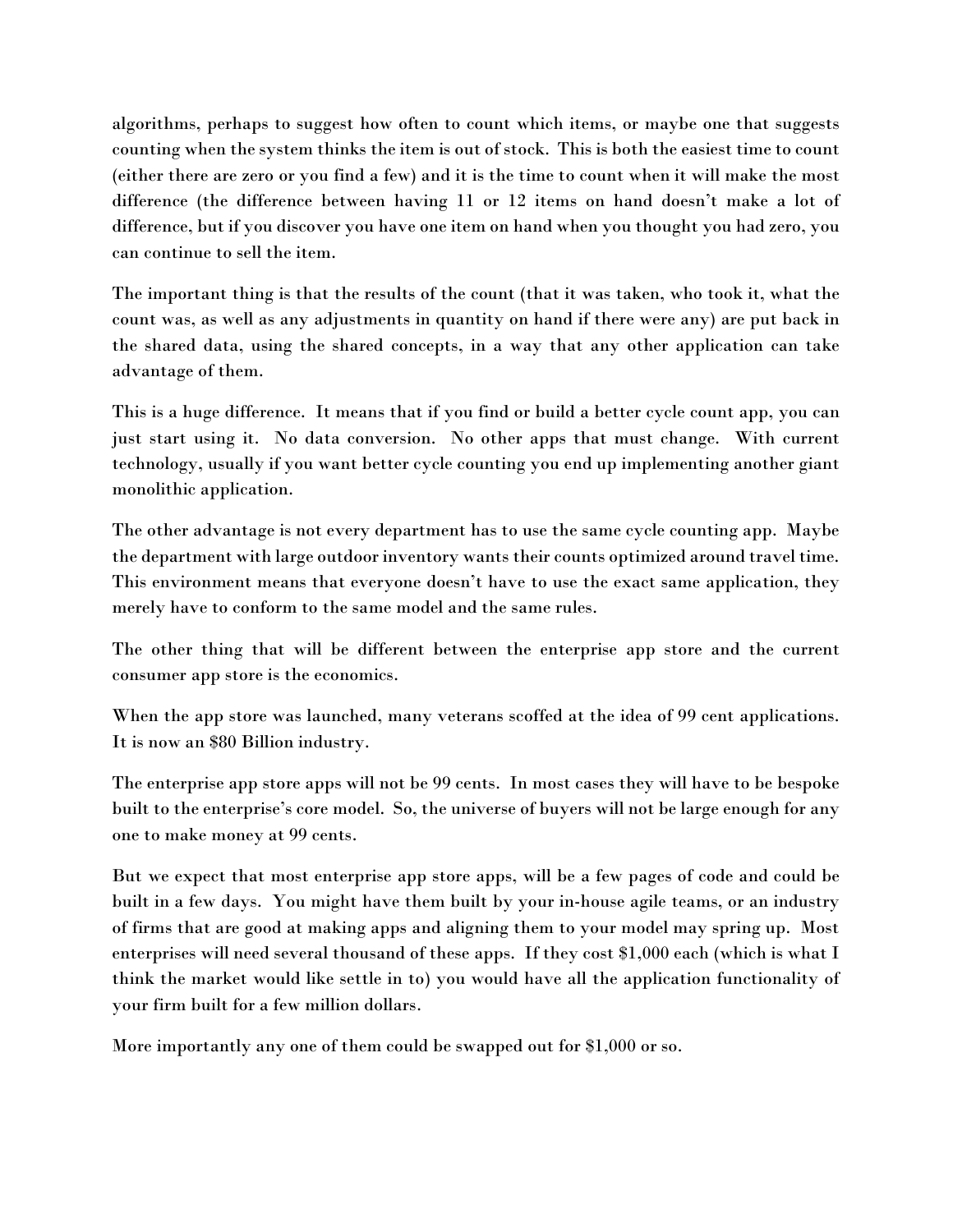We believe that the end game of the data-centric approach will be a viable market for low-cost small-scale bits of functionality, coordinated through a shared model.

#### INCLUDES ALL TYPES OF DATA

The final thing, at this first cursory level, is how data-centric solves the data polyglot problem. Right now, we have these types of data:

- *Structured data*—data in relational databases.
- Semi-structured data—data in XML, json, html, or other structures that are not rigid tabular structures but have some structural clues.
- Network structured—social media and other data expressed in graphs.
- Unstructured data—documents, notes, memos, and even audio / video.

For the longest time, integrating these types of data was the holy grail: an imaginary ambitious thing that would probably never happen. It is now routinely do-able. In chapters 8 and 9 we will explore the standards that support bringing various types of data into a single representation. For now, be aware that the integration of structure, semi-structured, and unstructured data is a solved problem.

# THE ECONOMICS OF THE END GAME

Right now, in large enterprises (in the private sector or government), the cost to get a major system implemented is in the tens to hundreds of millions of dollars. The cost of keeping all the implemented systems stitched together is even greater.

I'm going to ask you to imagine an end state that may sound a bit utopian at the moment, but I will flesh out the details in this and the companion books. In this end state, you have a single core model for all the concepts shared across your enterprise. As we suggested earlier, the model consists of 400 concepts that everyone at your firm understands and agrees with.

The model is extended into a dozen sub-domains that cover in more detail each of the more specific and specialized areas of your business. Each extension adds dozens of more specialized concepts and a host of fine-grained "taxonomic" distinctions.

Taxonomy: Taxonomies are ways of organizing or structuring information. They are often thought of as being hierarchical, but our experience suggests that there are many useful taxonomies that are flat. The more important distinction for our purposes is that taxonomies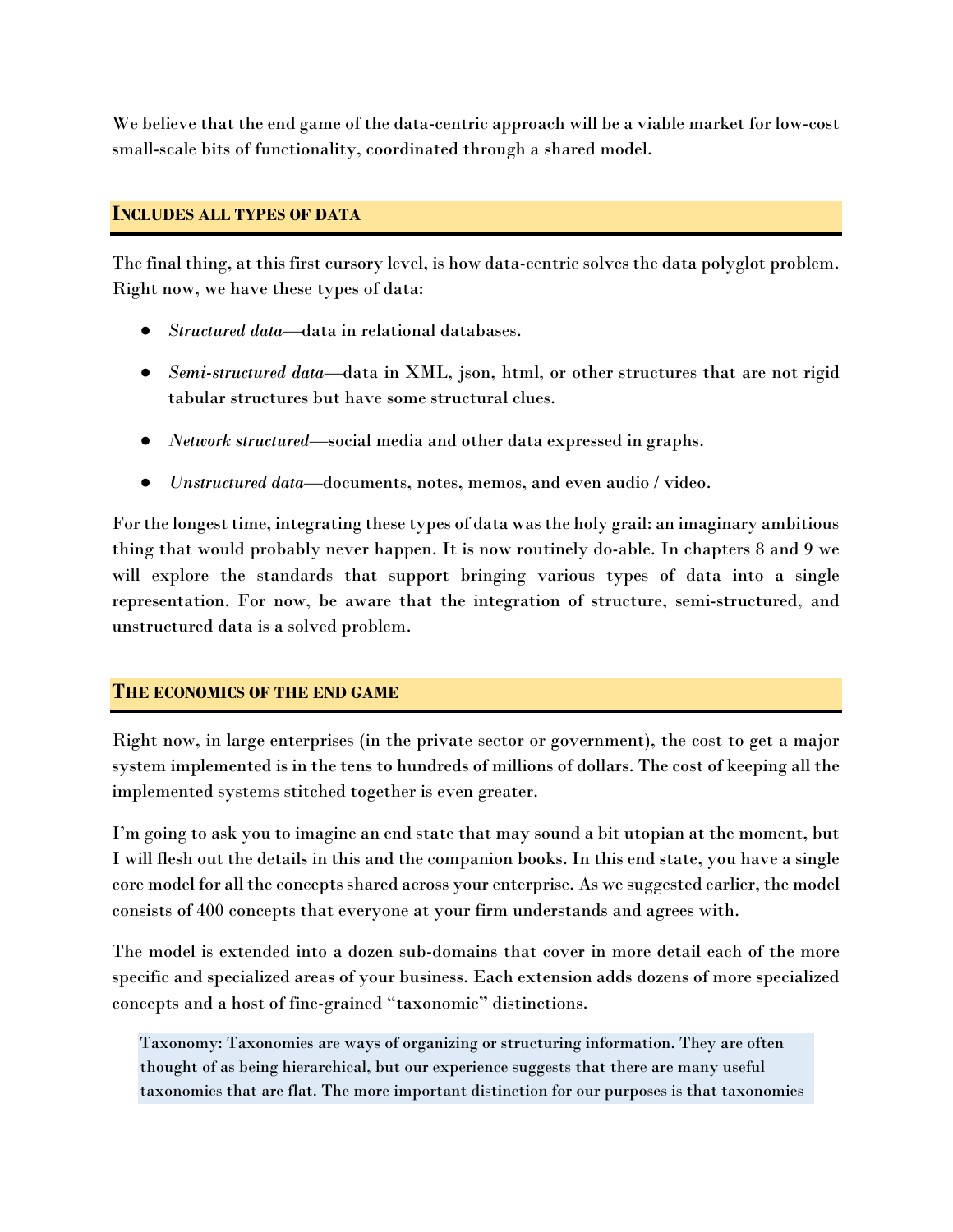have few complex or custom relationships. Concepts in your core model (e.g., "customer," "purchase order," or "treatment plan,") have many complex relationships to other concepts. The taxonomic distinctions to use to further refine the characterization of your concepts (e.g., "VIP," "domestic," or "chronic") are simple tags. They have few, if any, relations to each other and can be treated as stand-alone tags used to categorize other things.

There is a library of shared functional routines that provides IT functions in the applicationspecific data model and programming language that, traditionally, are coded over and over again to satisfy the common function. These shared functions do things like:

- Layout fields on a screen
- Detect the change to a data field
- Forward a message, such as an email, in response to a stimulus
- Provide mathematical functions, such as net present value and internal rate of return
- Geospatial calculations, such as area or distance between two points

This library is finite in size. Depending on your industry and requirements, it might be as small as a few hundred functions. Each of these functions is tied to concepts in your core model. For instance, the geospatial functions are tied to place-related concepts. These functions are coded and deployed in a way that is language and operating system independent.

There exists an environment for bringing data and functions together declaratively, that is, there is little need for new code.

In this world, we will have forgotten why we even needed the monolithic application. As we contemplate the need for new functionality or new data structures, we will just add them. My observation is that the impetus for most new application projects is that there is a small number of functional deficits with the current systems, and these deficits are deemed to be too hard to implement in the existing system.

In this new world, the new requirements will be added to the ecosystem incrementally. We will cease thinking of application projects.

The economics of this are staggering. High risk multi-million-dollar applications will be replaced with small incremental improvements. Integration projects, which require small armies to maintain, will be replaced with information that holds its own integration.

Summary of what is data-centric